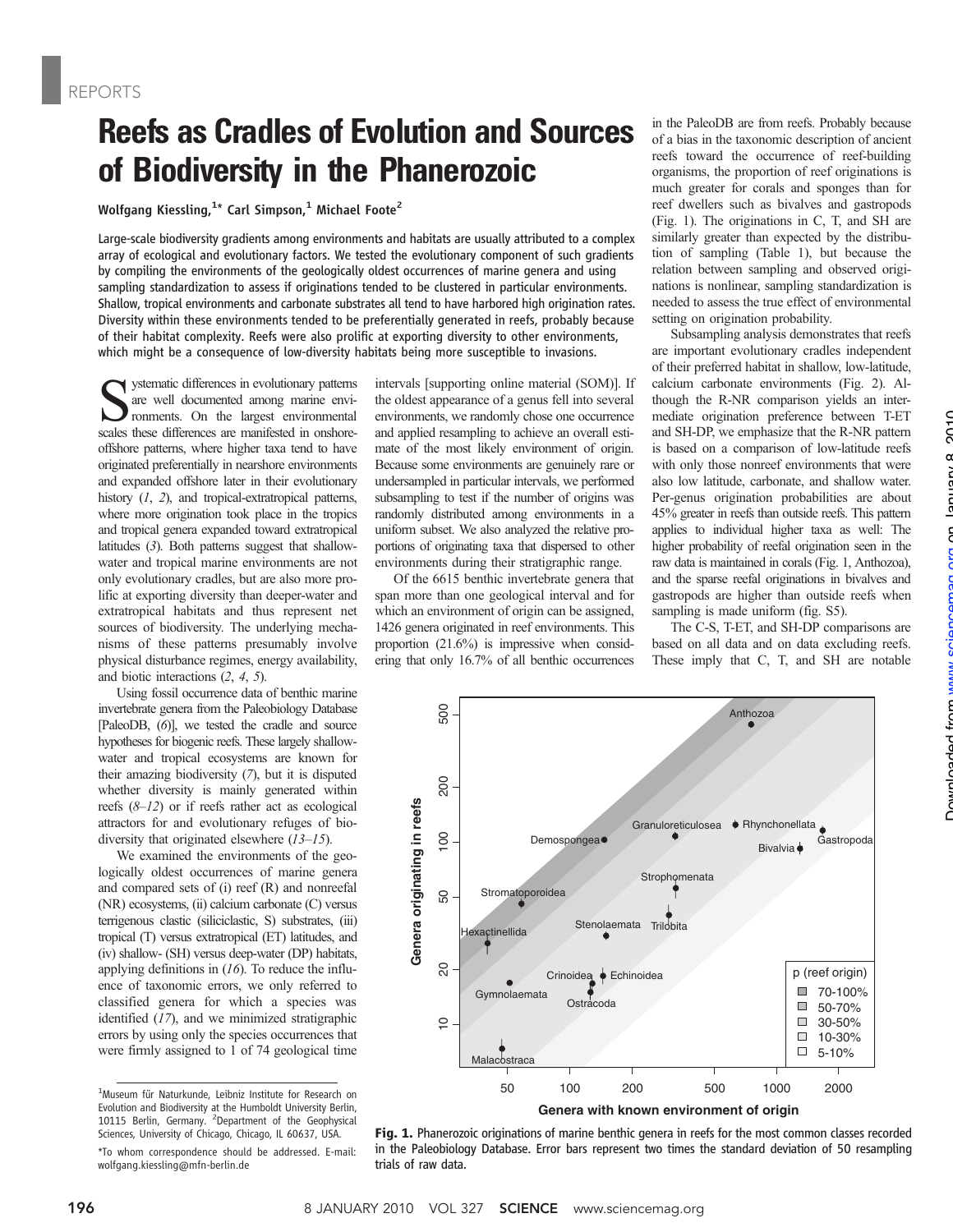centers of originations independent of reefs, although the SH-DP gradient drops significantly when reefs are excluded. In nonreefal ecosystems, shallow-water environments represent the most important evolutionary cradle, followed by carbonate environments and tropical latitudes. The strong SH-DP signal is somewhat surprising given previous suggestions that the onshore-offshore gradient would only pertain to higher taxonomic levels (2). The gradient might be biased by the much better sampling of the spectrum of shallow-water habitats, which cannot be counterbalanced completely by subsampling (SOM). Our results agree with analyses suggesting that particular biologic groups had preferred tropical origins (3), although the overall origination preference is comparatively small.

To test if particular environments have also been sources of biodiversity for other environments, we computed the proportions of genera that originated in one environment and are subsequently found in another one. The proportions of these exporters were generally greater for genera originating in R, C, T, and SH than those originating in NR, S, ET, and DP (Fig. 3). The

Table 1. Global proportions of originations and sampling in raw data and their 95% confidence intervals.

|              | $R/(R+NR)^*$     | $C/(C+S)$        | $T/(T + ET)$     | SH/(SH+DP)       |
|--------------|------------------|------------------|------------------|------------------|
| Originations | $0.22 \pm 0.010$ | $0.53 \pm 0.011$ | $0.51 \pm 0.011$ | $0.72 \pm 0.011$ |
| Occurrences  | $0.17 \pm 0.002$ | $0.47 \pm 0.002$ | $0.48 \pm 0.002$ | $0.68 \pm 0.002$ |

\*R and NR exclude plankton and nekton.

Fig. 2. Samplingstandardized logged origination preferences in pairs of habitats. Ecosystem stands for benthic originations in low-latitude, shallow-water reefs (R) compared with originations in low-latitude, shallow, and nonreef carbonates (NR). Points refer to <30° (left) and <45° paleolatitude (right). The left points in lithology, latitude, and bathymetry comprise all



data, whereas the right points exclude reef data. Lithology compares originations on or in carbonate substrates (C) and siliciclastic substrates (S). Latitude weighs tropical (T,  $<$  30 $^{\circ}$  paleolatitude) originations against extratropical (ET) originations. Bathymetry evaluates originations in shallow water (SH, above the storm-weather wave base) versus deeper water (DP). Origination preference is calculated by the risk ratio of per-genus originations in respective habitats (SOM). Error bars represent 95% confidence intervals. All values are significantly above zero, indicating that reefs, carbonates, the tropics, and shallow-water

Fig. 3. Sampling-standardized balance of exported and imported diversity in environmental pairs. The plot depicts the proportions of genera originating in R, C, T, and SH that migrate into NR, S, ET, and DP and the proportions of genera originating in NR, S, ET, and DP migrating into R, C, T, and SH. Data for S-C, T-ET, and SH-DP exclude reefs. Error bars indicate 95% confidence intervals.



pattern is most prominent in reefs, which have thus been the most significant net exporters of biodiversity. Reefs were ~25% more likely to have exported diversity in the Phanerozoic to nonreefs than were nonreefs to reefs. This is in marked contrast to the SH-DP pair, for which shallowwater environments show a pronounced cradle signal but exported only slightly more of their new genera to deep-water environments than they imported. Offshore-onshore migrations thus may have been proportionally more common than usually assumed (18). The T-ET pattern is consistent with the out-of-the-tropics model (3), but out-ofthe-reefs and out-of-the-carbonates models are equally applicable over the entire Phanerozoic.

The strength of the cradle and the source effects varied through the Phanerozoic. Standardized per-genus origination rates were much higher in reefs, carbonates, and tropical latitudes in the Paleozoic than later on (fig. S8). Therefore, either these environments have lost some of their potential to be evolutionary cradles, or their counterparts have increased their potential. The foreign trading balance is less variable (fig. S9). On even finer time scales, the reefal cradle is not clearly related to rebounds from mass extinctions (fig. S10), perhaps because reef ecosystems need to be restructured by organisms before they can act as evolutionary motors.

Our results might be affected by taphonomic biases, geographic aggregation of data, and different stratigraphic ranges of genera. However, none of these potential biases is strong enough to affect the basic results. Sampling probabilities are similar among environments (table S2), geographic clustering does not differ significantly between R and NR (table S3), results are robust with different subsampling methods (figs. S3 and S4), and the slightly different stratigraphic ranges of genera in respective habitats do not substantially influence the source effect (fig. S7).

That a pronounced evolutionary role of reefs is evident even when we explicitly control for correlated factors suggests that an additional ecological aspect must be sought to supplement the energy and disturbance hypotheses, which are usually advocated to explain environmental gradients in evolution. The most likely factor is habitat complexity, expressed in topographic complexity that is generated by the three-dimensional growth of reefs, and ecological complexity generated the many biotic interactions in even low-diversity reefs (19). Topographic complexity is known to provide ecological opportunities for species packing of marine fishes (20, 21), and reefal habitat complexity has been suggested to drive the diversification of teleost fishes (12). Taphonomic biases inhibit the direct test of a cradle effect for reef fishes, because even undoubted coral reef fish assemblages are usually recovered from off-reef sediments (22).

Habitat complexity can only control maximum standing diversity, and there is no evidence that reef diversity increased profoundly over the Phanerozoic (23). Without extinctions, we would thus probably not see the pronounced cradle signal in our data.